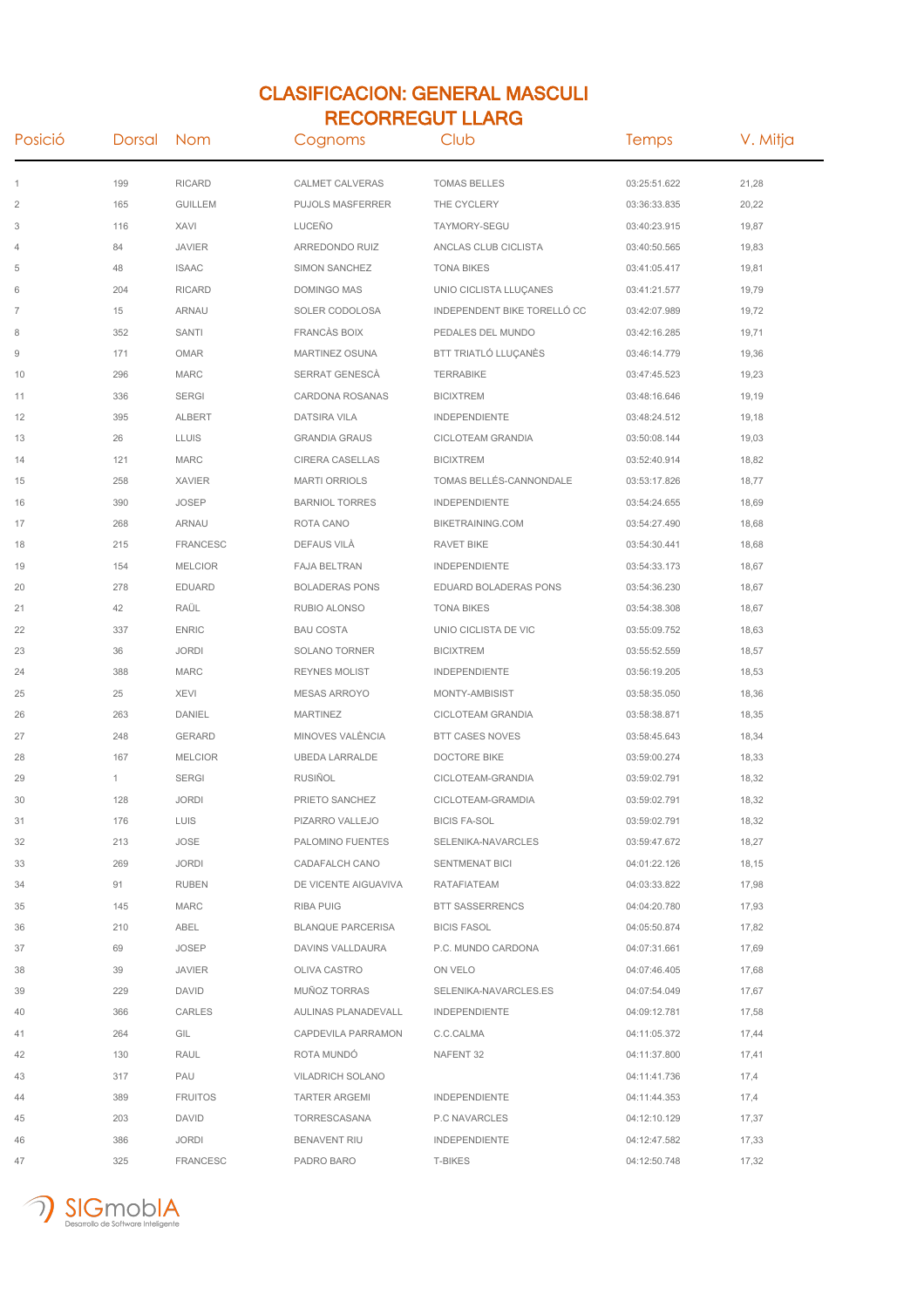| Posició | Dorsal Nom |                     | Cognoms                  | Club                        | <b>Temps</b> | V. Mitja |
|---------|------------|---------------------|--------------------------|-----------------------------|--------------|----------|
| 48      | 266        | <b>OSCAR</b>        | SALMERON CASELLAS        | AMATSTRONG CYCLING TEAM 4.0 | 04:13:31.480 | 17,28    |
| 49      | 169        | <b>CARLES</b>       | CASAS CAÑELLAS           | <b>BICIS FASOL</b>          | 04:13:40.218 | 17,27    |
| 50      | 17         | <b>ANTONI</b>       | <b>GRANERO ROSSINYOL</b> | CICLOTEAM GRANDIA           | 04:13:46.990 | 17,26    |
| 51      | 50         | <b>FRANCIS</b>      | SANCHEZ ARDILA           | ONVELO                      | 04:13:58.124 | 17,25    |
| 52      | 185        | MANEL               | MARTINEZ RAVETLLAT       | <b>RAVET BIKE</b>           | 04:14:25.862 | 17,21    |
| 53      | 259        | <b>EDUARD</b>       | RODELLAS PLA             | EDUARD RODELLAS PLA         | 04:14:54.912 | 17,18    |
| 54      | 38         | <b>MARCOS</b>       | <b>GALLEGO TORRES</b>    | ONVELO CYCLING              | 04:15:06.813 | 17,17    |
| 55      | 33         | <b>FERNANDO</b>     | DE PABLO GONZALEZ        | C.C.LA SELVA                | 04:15:58.139 | 17,11    |
| 56      | 372        | CARLOS              | <b>ACEITUNO ORTIZ</b>    | <b>INDEPENDIENTE</b>        | 04:18:11.035 | 16,96    |
| 57      | 149        | <b>OCTAVI</b>       | <b>GARRIGA TORRAS</b>    | THE CYCLERY                 | 04:18:21.407 | 16,95    |
| 58      | 319        | <b>EDUARD</b>       | <b>GISPERT PUIG</b>      | BTT PREMIÀDE DALT           | 04:18:27.521 | 16,95    |
| 59      | 222        | <b>EUGENI</b>       | <b>CAPELLAS FONT</b>     | <b>BTT SASSERRENCS</b>      | 04:21:16.565 | 16,76    |
| 60      | 186        | JAUME               | CASALS CARRANZA          | RAVET BIKE                  | 04:21:56.971 | 16,72    |
| 61      | 188        | <b>JESUS</b>        | CHINCHILLA CASTRO        | RAVET BIKE                  | 04:22:00.243 | 16,72    |
| 62      | 391        | <b>FRANCESC</b>     | REIXACH HOMS             | <b>INDEPENDIENTE</b>        | 04:23:17.561 | 16,64    |
| 63      | 205        | <b>DANIEL</b>       | <b>MARTORELL PRATS</b>   | <b>RAVETBIKE</b>            | 04:23:32.737 | 16,62    |
| 64      | 73         | <b>ALBERT</b>       | PAJAROLS MORERA          | <b>TONA BIKES</b>           | 04:23:44.312 | 16,61    |
| 65      | 65         | JAUME               | VIÑAS ANGLADA            | <b>BIKEROMANES</b>          | 04:23:53.812 | 16,6     |
| 66      | 275        | <b>JORDI</b>        | <b>PUJOLS PARÉS</b>      |                             | 04:24:53.329 | 16,54    |
| 67      | 43         | <b>RAMON</b>        | <b>CRESPI DEVESA</b>     | <b>TONA BIKES SURAL</b>     | 04:25:27.292 | 16,5     |
| 68      | 310        | <b>MARC</b>         | <b>BAREA RAURELL</b>     | CASES NOVES CLUB BTT        | 04:25:52.301 | 16,47    |
| 69      | 232        | <b>JORDI</b>        | CAPDEVILA CORNELLAS      | BTT TRIATLÓ LLUÇANÈS        | 04:26:22.657 | 16,44    |
| 70      | 274        | <b>JORDI</b>        | JUVANTENY                | JORDI JUVANTENY             | 04:27:30.794 | 16,37    |
| 71      | 289        | <b>JOAN</b>         | MUNTS COROMINAS          | <b>BICIS TONI</b>           | 04:27:47.069 | 16,36    |
| 72      | 86         | <b>JOSE V</b>       | SOTO GULLON              | C.C SANT ANDREU DE LA BARCA | 04:28:34.463 | 16,31    |
| 73      | 41         | <b>DAVID</b>        | <b>MAYA PINA</b>         | TONA BIKES-SURAL            | 04:29:10.496 | 16,27    |
| 74      | 280        | PERE                | FURNÉ RIERA              | TRINXACADENES               | 04:29:45.001 | 16,24    |
| 75      | 189        | <b>GINES</b>        | <b>GOMEZ RODRIGUEZ</b>   | <b>TRISKEL BIKES</b>        | 04:29:48.936 | 16,23    |
| 76      | 157        | GERARD              | <b>TORRENS CASALS</b>    | <b>BIKE GUARDIOLA</b>       | 04:30:40.366 | 16,18    |
| 77      | 173        | <b>DIEGO</b>        | TORO VAZQUEZ             | RAVET BIKE                  | 04:31:32.787 | 16,13    |
| 78      | 349        | XAVIER              | LATORRE SEGARRA          | PC MARTORELL                | 04:32:35.356 | 16,07    |
| 79      | 224        | MANUEL              | MARTÍNEZ SIMÓN           | OUT.CAT                     | 04:33:01.126 | 16,04    |
| 80      | 343        | <b>ESTEVE</b>       | SERRAT GENESCÀ           | UNIÓ EXCTA. MATADEPERA      | 04:33:03.423 | 16,04    |
| 81      | 95         | ORIOL               | CARRERAS MONRÓS          | <b>TERRABIKE</b>            | 04:33:06.040 | 16,04    |
| 82      | 97         | <b>RAMON</b>        | <b>RUBIO</b>             | RAMON RUBIO                 | 04:33:08.012 | 16,04    |
| 83      | 358        | JORDI               | NUALART                  | SENTMENAT BICI              | 04:33:22.857 | 16,02    |
| 84      | 267        | <b>RAMON</b>        | ROSANAS COMA             | <b>U.C.LLUÇANES</b>         | 04:34:31.436 | 15,95    |
| 85      | 59         | IVAN                | LOPEZ RICO               | ONVELO                      | 04:35:33.789 | 15,89    |
| 86      | 402        | ANDREU              | <b>MORELL GARCIA</b>     | <b>INDEPENDIENTE</b>        | 04:37:10.977 | 15,87    |
| 87      | 403        | <b>OSCAR</b>        | ALVAREZ ASTILLEROS       | <b>INDEPENDIENTE</b>        | 04:38:09.076 | 15,75    |
| 88      | 158        | <b>OSCAR</b>        | <b>CID COLONQUES</b>     | <b>FASOL BIKES</b>          | 04:38:26.327 | 15,73    |
| 89      | 401        | PABLO               | <b>DOMINGUEZ</b>         | INDEPENDIENTE               | 04:38:29.278 | 15,73    |
| 90      | 374        | ARMANDO             | CROSAS SALVANS           | INDEPENDIENTE               | 04:38:32.773 | 15,72    |
| 91      | 253        | DANIEL              | CORVO GONZALVEZ          | DIFOPRINT BICIS TONI        | 04:38:35.062 | 15,72    |
| 92      | 265        | <b>IVAN</b>         | GONZALEZ RAMOS           | <b>BICISTONI</b>            | 04:38:37.684 | 15,72    |
| 93      | 166        | <b>LLUIS</b>        | MAS SORS                 |                             | 04:38:40.303 | 15,72    |
| 94      | 101        | <b>JORDI</b>        | DEUMAL GUBERN            | <b>UCF</b>                  | 04:38:42.928 | 15,71    |
| 95      | 347        | ABEL                | ROVIRA SOLER             | CICLOTEAM GRANDIA           | 04:40:11.708 | 15,63    |
| 96      | 240        | <b>ROBERTO</b>      | SANCHEZ BERNAL           | <b>MAKROBIKE</b>            | 04:41:30.334 | 15,56    |
| 97      | 29         | <b>JUAN ANTONIO</b> | VIÑUELA GONZALEZ         | <b>FANATIK BIKE</b>         | 04:41:39.722 | 15,55    |
|         |            |                     |                          |                             |              |          |

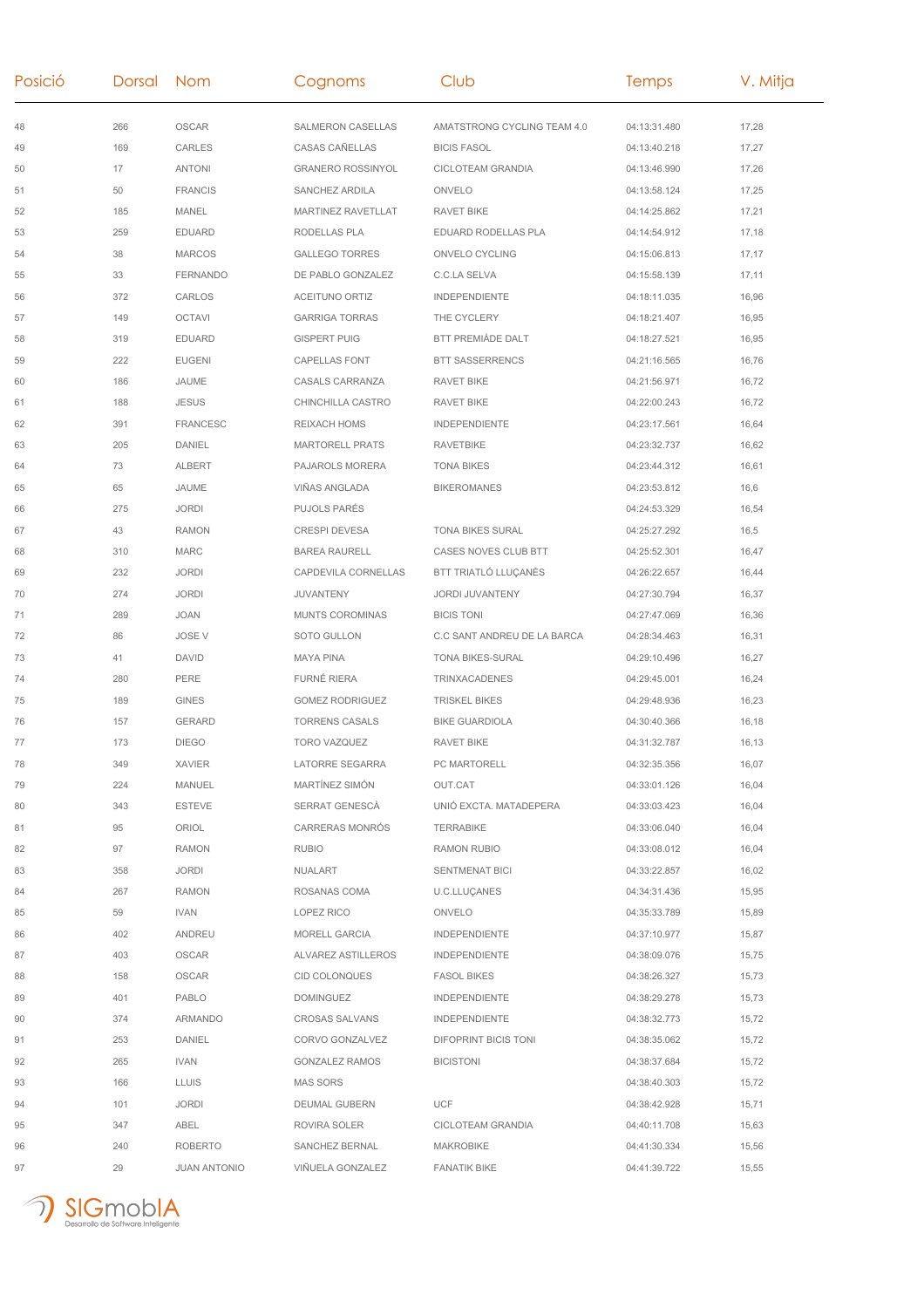| Posició | Dorsal | <b>Nom</b>         | Cognoms                  | Club                          | Temps        | V. Mitja |
|---------|--------|--------------------|--------------------------|-------------------------------|--------------|----------|
| 98      | 294    | <b>FRANCISCO</b>   | <b>GOMEZ CAPARROS</b>    |                               | 04:41:46.714 | 15,54    |
| 99      | 273    | <b>JOSE MARIA</b>  | <b>GONZALEZ MARTIN</b>   | <b>TREVOL</b>                 | 04:42:01.450 | 15,53    |
| 100     | 77     | CARLOS             | DELGADO RODRÍGUEZ        | MONBIKE TREK MATARO           | 04:42:51.901 | 15,48    |
| 101     | 76     | <b>JORDI</b>       | <b>COROMINAS ARIAS</b>   | ESPORT CICLISTA GIRONELLA     | 04:43:21.281 | 15,46    |
| 102     | 270    | <b>XAVIER</b>      | FERRER OLIVELLA          | <b>MONBIKE</b>                | 04:43:47.814 | 15,43    |
| 103     | 373    | <b>MIGUEL</b>      | PASCUAL SEGURA           | <b>INDEPENDIENTE</b>          | 04:43:52.729 | 15,43    |
| 104     | 9      | <b>SERGI</b>       | <b>JIMENEZ MARTIN</b>    | <b>FANATIK BIKE VIC</b>       | 04:43:56.002 | 15,43    |
| 105     | 217    | ORIOL              | <b>ABANTE ALERT</b>      | TOT VICI EN BICI              | 04:44:00.698 | 15,42    |
| 106     | 32     | <b>ALBERT</b>      | <b>ESCOBAR SENCIALES</b> | LA SELVA C.C.                 | 04:45:07.860 | 15,36    |
| 107     | 212    | <b>XAVIER</b>      | COTS JULIÁN              | THE CYCLERY                   | 04:46:30.853 | 15,29    |
| 108     | 369    | <b>JOAN</b>        | PUJOL PLANAGUMA          | <b>INDEPENDIENTE</b>          | 04:47:25.343 | 15,24    |
| 109     | 129    | OSCAR              | FERNANDEZ ARMENGOL       | VERTICAL PIRINENC OLVAN       | 04:47:28.180 | 15,24    |
| 110     | 316    | MARC               | <b>COLLELL ALIER</b>     |                               | 04:47:49.583 | 15,22    |
| 111     | 111    | <b>RAFAEL</b>      | CECILIA                  | CC MANLLEUENC                 | 04:47:54.390 | 15,21    |
| 112     | 216    | <b>GUSTAVO</b>     | VALERA GUERRA            | <b>BICICLINIC</b>             | 04:47:57.340 | 15,21    |
| 113     | 233    | <b>JOSEP</b>       | <b>MOMINÓ</b>            | <b>BICIC TONI</b>             | 04:48:07.824 | 15,2     |
| 114     | 353    | <b>TONI</b>        | PULIDO PERAL             | C.C. TRUJILLO                 | 04:48:33.045 | 15,18    |
| 115     | 354    | CHOSE              | FERNANDEZ GONZALEZ       | <b>BARRANQUILLO BTT</b>       | 04:48:35.888 | 15,18    |
| 116     | 30     | CARLOS             | DE PABLO                 | DE PABLO                      | 04:50:03.573 | 15,1     |
| 117     | 311    | <b>DAVID</b>       | <b>RIU BOSOMS</b>        | PC MUNDO                      | 04:50:03.573 | 15,1     |
| 118     | 360    | MARC               | <b>GUTÉS LOPEZ</b>       | UNIO EXCURSIONISTA MATADEPERA | 04:50:17.006 | 15,09    |
| 119     | 136    | <b>JORDI</b>       | SANTACANA I GELABERT     | OUTCAT                        | 04:50:42.775 | 15,07    |
| 120     | 370    | <b>JOSEP</b>       | CHEVARRIA BELMANYA       | INDEPENDIENTE                 | 04:51:15.426 | 15,04    |
| 121     | 170    | <b>GUSTAVO</b>     | LIGERO MARTÍN            | <b>VEC CYCLING RUN</b>        | 04:51:49.388 | 15,01    |
| 122     | 356    | <b>VICENTE</b>     | SANCHEZ CASTELLANO       | CENTELLES                     | 04:53:19.156 | 14,93    |
| 123     | 371    | <b>JOAN</b>        | TRAUCOSO ATALAYA         | INDEPENDIENTE                 | 04:53:23.960 | 14,93    |
| 124     | 54     | <b>TONI</b>        | AZNAR CODINA             | <b>BIKEROMANES</b>            | 04:54:49.787 | 14,86    |
| 125     | 46     | <b>JORDI</b>       | POUS LORENZO             | <b>CC LA GARRIGA</b>          | 04:55:01.471 | 14,85    |
| 126     | 71     | <b>DAVID</b>       | RUIZ LLAMAS              | <b>CALDERS BIKE</b>           | 04:55:05.076 | 14,84    |
| 127     | 162    | <b>JORDI</b>       | VILASECA GRANE           | OUTCAT                        | 04:56:34.183 | 14,77    |
| 128     | 106    | <b>FERRAN</b>      | PIÑOT COMELLAS           | OUTCAT                        | 04:56:38.880 | 14,76    |
| 129     | 137    | RAUL               | <b>CALLE JIMENEZ</b>     | OUTCAT                        | 04:56:42.264 | 14,76    |
| 130     | 109    | JAUME              | POZO SANDE               | OUTCAT                        | 04:56:45.108 | 14,76    |
| 131     | 156    | <b>EDUARD</b>      | PINA ROSEAN              | CCMANLLEUENC                  | 04:58:04.604 | 14,69    |
| 132     | 152    | SANTI              | PAJAROLS FONT            | <b>CCVOLTREGA</b>             | 04:58:29.067 | 14,67    |
| 133     | 23     | LLUIS              | DE PABLO LOPEZ           | PROBIKE CLUB                  | 04:58:46.316 | 14,66    |
| 134     | 53     | AMADEU             | <b>GORDO BUIXO</b>       | UNIO CICLISTA LES FRANQUESES  | 04:59:29.999 | 14,62    |
| 135     | 14     | <b>RAMON</b>       | FUMANYA                  | <b>U.C LLUÇANES</b>           | 05:01:07.736 | 14,55    |
| 136     | 147    | <b>JOSEP</b>       | PALA VENDRELL            | BICIMUNTANYA EL PAPIOL        | 05:02:18.606 | 14,49    |
| 137     | 230    | MARC               | PETIT JAIME              | CLUB CICLISTA BIKE TOLRA      | 05:04:19.815 | 14,39    |
| 138     | 321    | PEP                | VILA BADAL               |                               | 05:04:40.350 | 14,38    |
| 139     | 160    | JAUME              | <b>GARCIA MARTIN</b>     | JAUME GARCIA MARTIN           | 05:06:20.375 | 14,3     |
| 140     | 297    | MARC               | CORTADELLA               | FASOL                         | 05:08:20.384 | 14,21    |
| 141     | 237    | <b>ROSENDO</b>     | <b>ESPINALT ROSELL</b>   |                               | 05:08:23.661 | 14,2     |
| 142     | 125    | <b>BONAVENTURA</b> | CLARAMUNT BOLADERAS      | CC EDDY MUR                   | 05:08:56.531 | 14,18    |
| 143     | 159    | JORDI              | GOMÁ QUERALTÓ            | EDDY MUR                      | 05:08:58.932 | 14,18    |
| 144     | 132    | CARLOS             | CABELLO CAMBA            | KINGBARCELONA                 | 05:09:14.548 | 14,16    |
| 145     | 332    | <b>FRAN</b>        | CARRERA LLORET           |                               | 05:11:05.282 | 14,08    |
| 146     | 24     | CARLES             | <b>MESAS ARROYO</b>      | MONTY-AMBISIST                | 05:11:39.457 | 14,05    |
| 147     | 201    | <b>JOSEP MARIA</b> | COSTA GARCIA             | PEDAL TER                     | 05:12:12.114 | 14,03    |

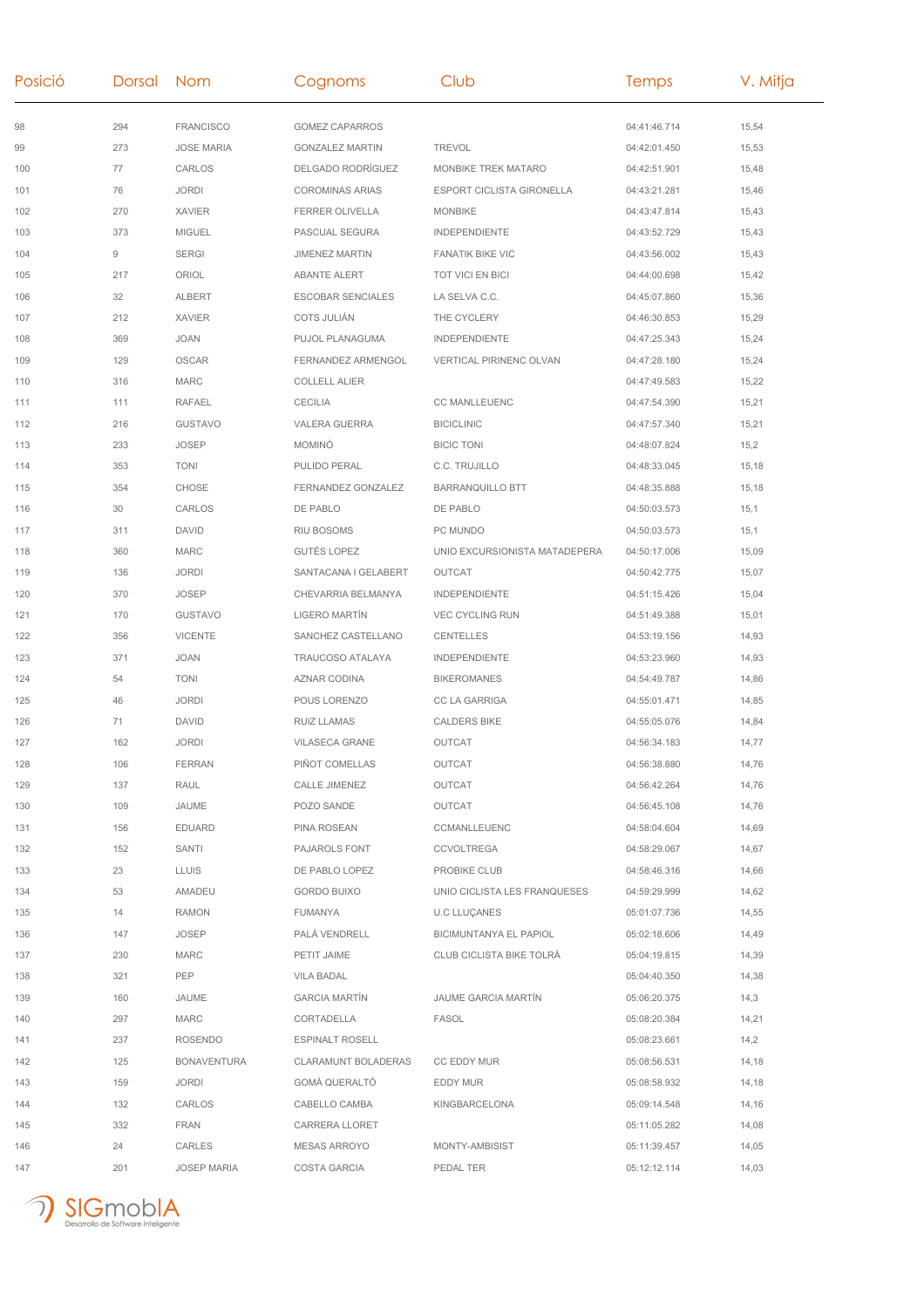| Posició | Dorsal Nom |                    | Cognoms                | Club                                       | Temps        | V. Mitja |
|---------|------------|--------------------|------------------------|--------------------------------------------|--------------|----------|
| 148     | 367        | <b>GERMAN</b>      | LOPEZ GUITIERREZ       | INDEPENDIENTE                              | 05:12:27.944 | 14,02    |
| 149     | 49         | JOEL               | GUZMÁN MUÑOZ           | <b>JORDI I ELENA</b>                       | 05:12:31.548 | 14,01    |
| 150     | 255        | <b>JOAN</b>        | FONT CUADROS           | C.C.OLOST                                  | 05:12:34.498 | 14,01    |
| 151     | 375        | <b>JOAQUIM</b>     | MALLORQUI AYUSO        | <b>INDEPENDIENTE</b>                       | 05:12:38.206 | 14,01    |
| 152     | 174        | <b>JORDI</b>       | CASELLAS FROU          | MATXACUCA                                  | 05:12:42.905 | 14,01    |
| 153     | 28         | <b>JORDI</b>       | ROMERO SALLENT         | <b>FANATIK BIKE</b>                        | 05:12:45.742 | 14       |
| 154     | 151        | <b>MIKE</b>        | <b>VAN WINSEN</b>      | <b>ELS MURTE</b>                           | 05:12:55.023 | 14       |
| 155     | 362        | GERARD             | <b>MARTINEZ BACH</b>   | C.E OLÓ                                    | 05:14:38.655 | 13,92    |
| 156     | 318        | <b>JUAN MANUEL</b> | SANCHEZ ROMERO         | OPEN NATURA                                | 05:15:09.018 | 13,9     |
| 157     | 134        | OSCAR              | <b>CUENCA GARCÍA</b>   | <b>CELLECS BICI</b>                        | 05:15:50.841 | 13,87    |
| 158     | 31         | JOSEP Mª           | CASTELLS MOLET         | OSONA LIMITS                               | 05:16:18.797 | 13,85    |
| 159     | 153        | CARLES             | CABALLÉ                | <b>CALDERS BIKE</b>                        | 05:17:25.187 | 13,8     |
| 160     | 364        | <b>IVAN</b>        | <b>GUERRA JORQUERA</b> | INDEPENDIENTE                              | 05:17:28.249 | 13,8     |
| 161     | 105        | <b>EUDALD</b>      | <b>TORDERA ROVIRA</b>  | <b>CLUB CICLISTA OSONA LÍMITS</b>          | 05:17:41.460 | 13,79    |
| 162     | 257        | <b>MIQUEL</b>      | SOLÉ VILANOVA          | <b>TOUS I BARRIS</b>                       | 05:19:01.395 | 13,73    |
| 163     | 80         | <b>XAVIER</b>      | <b>CABANAS FERRER</b>  | <b>OSONA LIMITS</b>                        | 05:19:44.527 | 13,7     |
| 164     | 177        | <b>JOAN CARLES</b> | DALMAU CONTRERAS       | <b>BTT CONCOS</b>                          | 05:20:04.404 | 13,68    |
| 165     | 27         | <b>ENRIC</b>       | SERRATOSA SOLA         | <b>FANATIK BIKE</b>                        | 05:21:03.260 | 13,64    |
| 166     | 221        | <b>JOSE LUIS</b>   | PLAZA CARRASCO         |                                            | 05:22:08.999 | 13,6     |
| 167     | 245        | ANDREU             | PADRÓ JIMÉNEZ          | <b>BTT CONCOS</b>                          | 05:22:15.988 | 13,59    |
| 168     | 272        | <b>MIQUEL</b>      | CANADELL GRAU          | <b>BTTCONCOS</b>                           | 05:22:22.105 | 13,59    |
| 169     | 249        | <b>DAVID</b>       | <b>FRIAS PEREZ</b>     | <b>VEC</b>                                 | 05:22:37.611 | 13,58    |
| 170     | 376        | <b>JORDI</b>       | MARTINEZ ORTEGA        | INDEPENDIENTE                              | 05:23:36.254 | 13,54    |
| 171     | 291        | <b>ENRIC</b>       | SELVA SOLDEVILA        |                                            | 05:24:09.774 | 13,51    |
| 172     | 161        | <b>MARC</b>        | <b>GARCIA ROVIRA</b>   | CLUB CICLISTA OSONA LIMITS                 | 05:24:13.274 | 13,51    |
| 173     | 254        | <b>FRANCESC</b>    | PUJOL PINTÓ            | <b>VEC</b>                                 | 05:26:38.943 | 13,41    |
| 174     | 103        | JOAN               | <b>GUASCH GONZÁLEZ</b> |                                            | 05:27:32.784 | 13,37    |
| 175     | 57         | <b>JORDI</b>       | QUINTANA               | CLUB BTT QKS DE LLUM                       | 05:28:30.658 | 13,33    |
| 176     | 63         | XAVI               | NAVARRO SÁNCHEZ        | QKS.CAT (QKS DE LLUM)                      | 05:28:36.666 | 13,33    |
| 177     | 299        | <b>JESUS</b>       | VELAZQUEZ LOJO         | CLUB CICLISTA SANT CELONI                  | 05:29:54.303 | 13,28    |
| 178     | 286        | DAVID              | PIEDRA                 | <b>EC GIRONELLA</b>                        | 05:31:24.945 | 13,22    |
| 179     | 283        | <b>XAVIER</b>      | ROMERO FERNANDEZ       |                                            | 05:31:26.909 | 13,21    |
| 180     | 298        | <b>XAVIER</b>      | RUIZ NUÑEZ             | BTT PREMIÀ DE DALT                         | 05:31:29.853 | 13,21    |
| 181     | 58         | <b>ENRIC</b>       | <b>DOMENECH</b>        | QKS DE LLUM                                | 05:34:31.786 | 13,09    |
| 182     | 56         | JOAN               | CASTELLO DE PAZ        | CLUB BTT QKS DE LLUM                       | 05:35:40.253 | 13,05    |
| 183     | 89         | ALEX               | <b>AURELL BIOSCA</b>   | P.C MORENITO                               | 05:35:42.981 | 13,05    |
| 184     | 100        | <b>JOSEP</b>       | LOPEZ PERACAULA        | LA SELVA CLUB CICLISTA                     | 05:35:47.130 | 13,04    |
| 185     | 219        | <b>JOSEP</b>       | PLANAS FONTDEVILA      | CLUB CICLISTA GRILLATS DE VIDRÁ            | 05:35:49.754 | 13,04    |
| 186     | 72         | CARLOS             | MORALES CABRERA        | C.C.SANT ANDREU DE LA BARCA                | 05:36:28.630 | 13,02    |
| 187     | 16         | SANTI              | VILA BACH              | <b>FANATIC VIC</b>                         | 05:37:03.027 | 13       |
| 188     | 66         | JUMI               | <b>RELATS PUIG</b>     | <b>INDEPENDIENTE</b>                       | 05:38:57.249 | 12,92    |
| 189     | 18         | <b>JORDI</b>       | LLIMÓS BOIX            |                                            | 05:41:15.716 | 12,83    |
| 190     | 331        | MARC               | <b>SUROS ORTEGA</b>    |                                            | 05:41:18.561 | 12,83    |
| 191     | 329        | MANEL              | MATEU POU              |                                            | 05:41:29.914 | 12,83    |
| 192     | 220        | <b>XEVI</b>        | VALERO GARCIA          | <b>IBT</b>                                 | 05:43:46.521 | 12,74    |
| 193     | 234        | <b>TONI</b>        | NARDI PRAT             | MI-NARDI                                   | 05:43:52.314 | 12,74    |
| 194     | 256        | <b>ENRIC</b>       | VALLEJO RUBIO          |                                            | 05:44:15.245 | 12,72    |
| 195     | 262        | XAVI               | AGÜERA GARCIA          |                                            | 05:44:17.643 | 12,72    |
| 196     | 192        | PABLO              | SANCHEZ JODAR          | U.C.B.BALCONADA                            | 05:45:43.916 | 12,67    |
| 197     | 20         | <b>ROBERT</b>      | <b>GIL JIMENEZ</b>     | UNIÓ CICLISTA LES FRANQUESES<br>DEL VALLES | 05:47:44.362 | 12,6     |